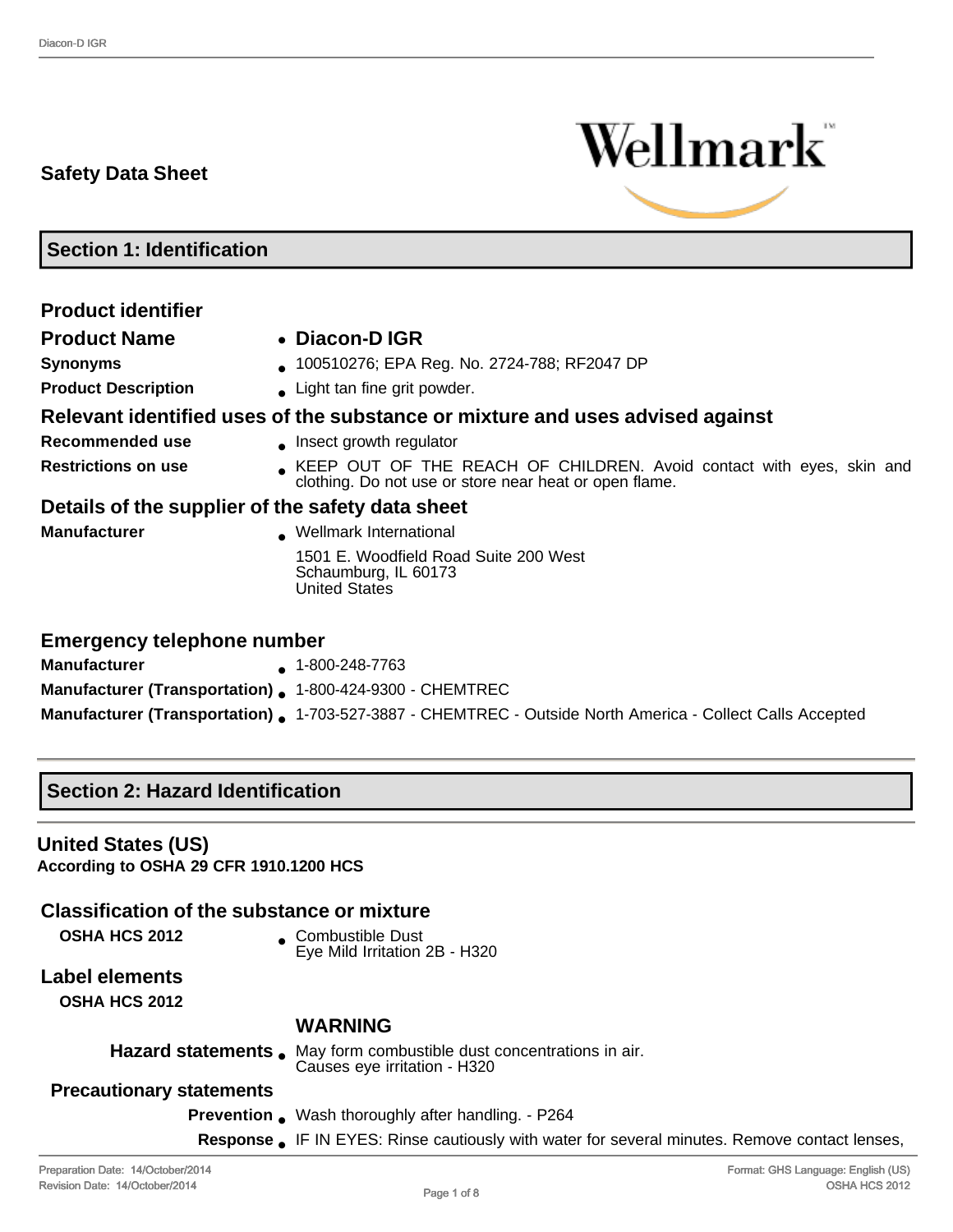| <b>Storage/Disposal</b> .                    | if present and easy to do. Continue rinsing. - P305+P351+P338<br>If eye irritation persists: Get medical advice/attention. - P337+P313<br>Dispose of content and/or container in accordance with local, regional, national, and/or<br>international regulations. - P501 |  |  |  |
|----------------------------------------------|-------------------------------------------------------------------------------------------------------------------------------------------------------------------------------------------------------------------------------------------------------------------------|--|--|--|
| <b>Other hazards</b><br><b>OSHA HCS 2012</b> | • Under United States Regulations (29 CFR 1910.1200 - Hazard Communication<br>Standard), this product is considered hazardous.                                                                                                                                          |  |  |  |
|                                              |                                                                                                                                                                                                                                                                         |  |  |  |

# **Section 3 - Composition/Information on Ingredients**

## **Substances**

● Material does not meet the criteria of a substance.

## **Mixtures**

| <b>Composition</b>             |                    |            |
|--------------------------------|--------------------|------------|
| <b>Chemical Name</b>           | <b>Identifiers</b> | %          |
| (s)-Methoprene                 | CAS:65733-16-6     | 0.8%       |
| <b>Butylated Hydroxytolene</b> | CAS: 128-37-0      | 1%         |
| Other ingredients              | <b>NDA</b>         | $< 6\%$    |
| Corn Cob Grit                  | <b>NDA</b>         | 85% TO 95% |

| <b>Section 4: First-Aid Measures</b>     |                                                                                                                                                                                                                                 |  |
|------------------------------------------|---------------------------------------------------------------------------------------------------------------------------------------------------------------------------------------------------------------------------------|--|
| <b>Description of first aid measures</b> |                                                                                                                                                                                                                                 |  |
| <b>Inhalation</b>                        | • IF INHALED: If breathing is difficult, remove person to fresh air and keep at rest in a<br>position comfortable for breathing. If signs/symptoms continue, get medical attention.                                             |  |
| <b>Skin</b>                              | • IF ON SKIN: Wash with plenty of soap and water. If skin irritation occurs: Get medical<br>advice/attention.                                                                                                                   |  |
| Eye                                      | . IF IN EYES: Rinse cautiously with water for several minutes. Remove contact lenses,<br>if present and easy to do. Continue rinsing. If eye irritation persists: Get medical<br>advice/attention.                              |  |
| Ingestion                                | First aid is not expected to be necessary if material is used under ordinary conditions<br>and as recommended. IF SWALLOWED: Call a POISON CONTROL center or doctor<br>if you feel unwell. Rinse mouth. Do NOT induce vomiting. |  |
|                                          | Most important symptoms and effects, both acute and delayed                                                                                                                                                                     |  |
|                                          | • Causes eye irritation. Refer to Section 11 - Toxicological Information.                                                                                                                                                       |  |
| <b>Notes to Physician</b>                | Indication of any immediate medical attention and special treatment needed<br>• Treat symptomatically and supportively.                                                                                                         |  |

# **Section 5: Fire-Fighting Measures**

## **Extinguishing media**

**Suitable Extinguishing Media .** Use water, foam, carbon dioxide, or dry chemical.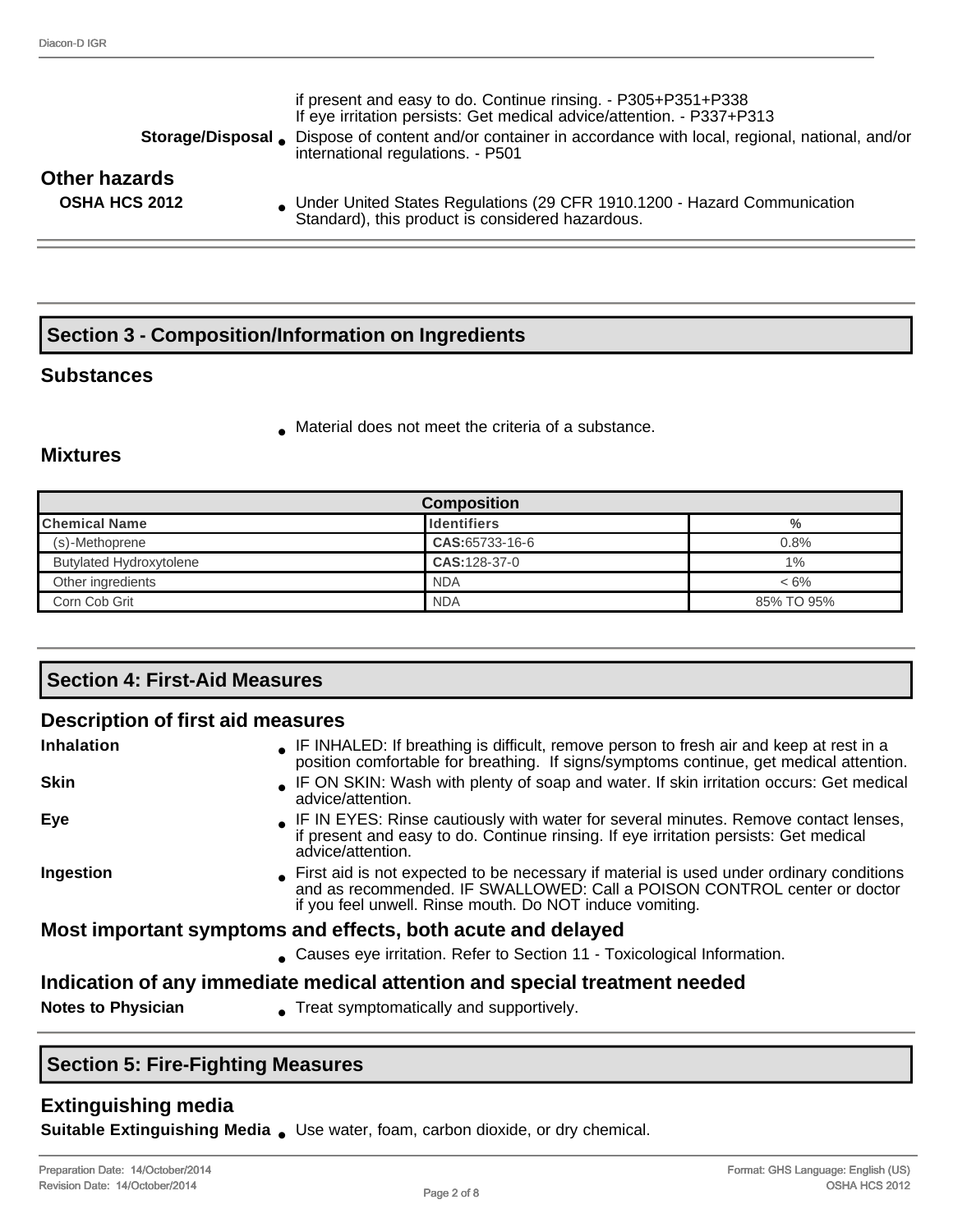| <b>Unsuitable Extinguishing</b><br>Media            | • Avoid heavy hose streams.                                                                                                                                                                                                                                                                                                                                                                                                                                                                     |
|-----------------------------------------------------|-------------------------------------------------------------------------------------------------------------------------------------------------------------------------------------------------------------------------------------------------------------------------------------------------------------------------------------------------------------------------------------------------------------------------------------------------------------------------------------------------|
| <b>Firefighting Procedures</b>                      | As an immediate precautionary measure, isolate spill or leak area for at least 50<br>meters (150 feet) in all directions. LARGE FIRES: Dike fire control water for later<br>disposal; do not scatter the material. Move containers from fire area if you can do it<br>without risk. Stay upwind. Combustible dust - use low-pressure medium fog streams<br>to avoid dust clouds.<br>Eliminate ignition sources. Do not breathe gas/fumes/vapour/spray. Do not walk<br>through spilled material. |
|                                                     | Special hazards arising from the substance or mixture                                                                                                                                                                                                                                                                                                                                                                                                                                           |
| <b>Unusual Fire and Explosion</b><br><b>Hazards</b> | Avoid generating dust; fine dust dispersed in air in sufficient concentrations, and in the<br>presence of an ignition source is a potential dust explosion hazard.                                                                                                                                                                                                                                                                                                                              |
| <b>Hazardous Combustion</b><br><b>Products</b>      | Thermal decomposition may produce oxides of carbon and nitrogen.                                                                                                                                                                                                                                                                                                                                                                                                                                |
| <b>Advice for firefighters</b>                      |                                                                                                                                                                                                                                                                                                                                                                                                                                                                                                 |
|                                                     | . Wear positive pressure self-contained breathing apparatus (SCBA).<br>Structural firefighters' protective clothing will only provide limited protection.<br>Runoff from fire control may cause pollution.                                                                                                                                                                                                                                                                                      |

Do not allow run-off to enter waterways.

# **Section 6 - Accidental Release Measures**

## **Personal precautions, protective equipment and emergency procedures**

|                                         | r ordonar productions, protocityc oguiphicht und chici gonoy proceditos                                                                                                                                                                                                                                                                                                                                                                                              |
|-----------------------------------------|----------------------------------------------------------------------------------------------------------------------------------------------------------------------------------------------------------------------------------------------------------------------------------------------------------------------------------------------------------------------------------------------------------------------------------------------------------------------|
| <b>Personal Precautions</b>             | . Do not touch damaged containers or spilled material unless wearing appropriate<br>protective clothing. Do not walk through spilled material. Keep all sources of ignition<br>away and avoid creating dusty conditions. Use appropriate Personal Protective<br>Equipment (PPE) Ventilate enclosed areas.                                                                                                                                                            |
| <b>Emergency Procedures</b>             | ELIMINATE all ignition sources (no smoking, flares, sparks or flames in immediate<br>area). Contain spill and monitor for excessive dust accumulation. Keep unauthorized<br>personnel away. Ventilate closed spaces before entering.                                                                                                                                                                                                                                 |
| <b>Environmental precautions</b>        |                                                                                                                                                                                                                                                                                                                                                                                                                                                                      |
|                                         | . Prevent spreading of vapors through sewers, ventilation systems and confined areas.<br>Runoff from fire control or dilution water may cause pollution.                                                                                                                                                                                                                                                                                                             |
|                                         | Methods and material for containment and cleaning up                                                                                                                                                                                                                                                                                                                                                                                                                 |
| Containment/Clean-up<br><b>Measures</b> | Carefully shovel or sweep up spilled material and place in suitable container.<br>Avoid generating dust.<br>Use clean nonsparking tools to collect material.<br>Dust Deposits should not be allowed to accumulate on surfaces, as these may form<br>an explosive mixture if they are released into the atmosphere in sufficient<br>concentration.<br>the contract of the contract of the contract of the contract of the contract of the contract of the contract of |

#### Wear appropriate personal protective equipment, avoid direct contact.

## **Section 7 - Handling and Storage**

# **Precautions for safe handling**

| <b>Handling</b>                                             | . Wear appropriate personal protective equipment, avoid direct contact. Avoid breathing<br>dust. Avoid contact with skin, eyes, and clothing. Do not use in areas without<br>adequate ventilation. Take precautionary measures against static charges. Wash<br>thoroughly with soap and water after handling and before eating, drinking, or using<br>tobacco. Wear appropriate personal protective equipment including long-sleeved shirt,<br>long pants, chemical resistant gloves, shoes and socks. Avoid direct contact.<br>Conditions for safe storage, including any incompatibilities |
|-------------------------------------------------------------|----------------------------------------------------------------------------------------------------------------------------------------------------------------------------------------------------------------------------------------------------------------------------------------------------------------------------------------------------------------------------------------------------------------------------------------------------------------------------------------------------------------------------------------------------------------------------------------------|
|                                                             |                                                                                                                                                                                                                                                                                                                                                                                                                                                                                                                                                                                              |
| <b>Storage</b>                                              | Store in cool, dry, secure place. Keep container tightly closed. Keep away from<br>sources of ignition - No Smoking.                                                                                                                                                                                                                                                                                                                                                                                                                                                                         |
| <b>Incompatible Materials or</b><br><b>Ignition Sources</b> | Heat, sparks, open flame. Strong acids, oxidizing agents and caustics.                                                                                                                                                                                                                                                                                                                                                                                                                                                                                                                       |
|                                                             |                                                                                                                                                                                                                                                                                                                                                                                                                                                                                                                                                                                              |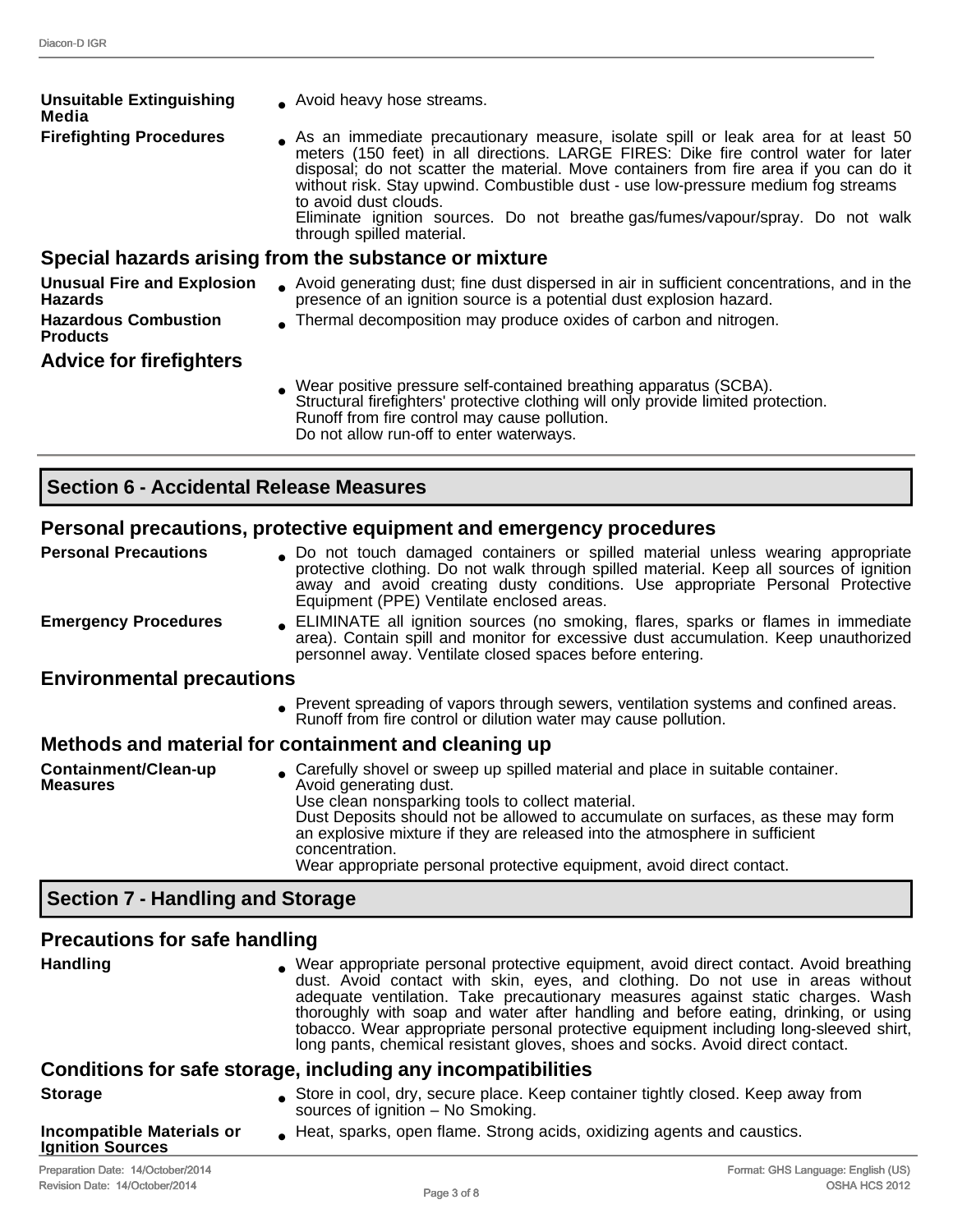## **Section 8 - Exposure Controls/Personal Protection**

### **Control parameters**

**Exposure Limits/Guidelines** lt is recommended that dust control equipment such as local exhaust ventilation and material transport systems involved in handling of this product contain explosion relief vents or an explosion suppression system or an oxygen-deficient environment.

| <b>Exposure Limits/Guidelines</b>          |           |                                                 |                         |
|--------------------------------------------|-----------|-------------------------------------------------|-------------------------|
|                                            | ∣Result I | <b>ACGIH</b>                                    | <b>NIOSH</b>            |
| Butylated<br>Hydroxytolene<br>$(128-37-0)$ |           | TWAs 2 mg/m3 TWA (inhalable fraction and vapor) | $10 \text{ mg/m}$ 3 TWA |

## **Exposure controls**

**Engineering Measures/Controls** Local exhaust ventilation. Ensure that dust handling systems (such as exhaust ducts, dust collectors, vessels and processing equipment) are designed in a manner to prevent the escape of dust into the work area (i.e., there is not leakage from the equipment). Use only appropriately classified electrical equipment. It is recommended that dust control equipment such as local exhaust ventilation and material transport systems involved in handling of this product contain explosion relief vents or an explosion suppression system or an oxygen-deficient environment.

#### **Personal Protective Equipment**

**Pictograms** 



| <b>Respiratory</b>                                         | • Follow the OSHA respirator regulations found in 29 CFR 1910.134. Use a<br>NIOSH/MSHA approved respirator if nuisance dust exposure limits are exceeded or<br>symptoms are experienced.                                         |
|------------------------------------------------------------|----------------------------------------------------------------------------------------------------------------------------------------------------------------------------------------------------------------------------------|
| Eye/Face                                                   | . Wear safety goggles.                                                                                                                                                                                                           |
| <b>Hands</b>                                               | . Wear appropriate gloves.                                                                                                                                                                                                       |
| <b>Skin/Body</b>                                           | . Wear long sleeves and/or protective coveralls.                                                                                                                                                                                 |
| <b>General Industrial Hygiene</b><br><b>Considerations</b> | Avoid generating dust; fine dust dispersed in air in sufficient concentrations, and in the<br>presence of an ignition source is a potential dust explosion hazard.                                                               |
| <b>Environmental Exposure</b><br><b>Controls</b>           | Controls should be engineered to prevent release to the environment, including<br>procedures to prevent spills, atmospheric release and release to waterways. Follow<br>best practice for site management and disposal of waste. |

# **Section 9 - Physical and Chemical Properties**

## **Information on Physical and Chemical Properties**

| <b>Material Description</b>       |                   |                        |                              |
|-----------------------------------|-------------------|------------------------|------------------------------|
| <b>Physical Form</b>              | Solid             | Appearance/Description | Light tan, fine grit powder. |
| Color                             | Light tan.        | Odor                   | Moderate, neutral.           |
| <b>Particulate Size</b>           | $>150 \mu m$      | Odor Threshold         | No data available            |
| <b>General Properties</b>         |                   |                        |                              |
| <b>Boiling Point</b>              | No data available | <b>Melting Point</b>   | No data available            |
| Decomposition Temperature         | No data available | рH                     | Not relevant                 |
| Specific Gravity/Relative Density | 1.388 g/cc @ 20°C | <b>Bulk Density</b>    | 26 lb/cu. ft.                |
| <b>Water Solubility</b>           | Insoluble         | Viscosity              | Not relevant                 |
| <b>Volatility</b>                 |                   |                        |                              |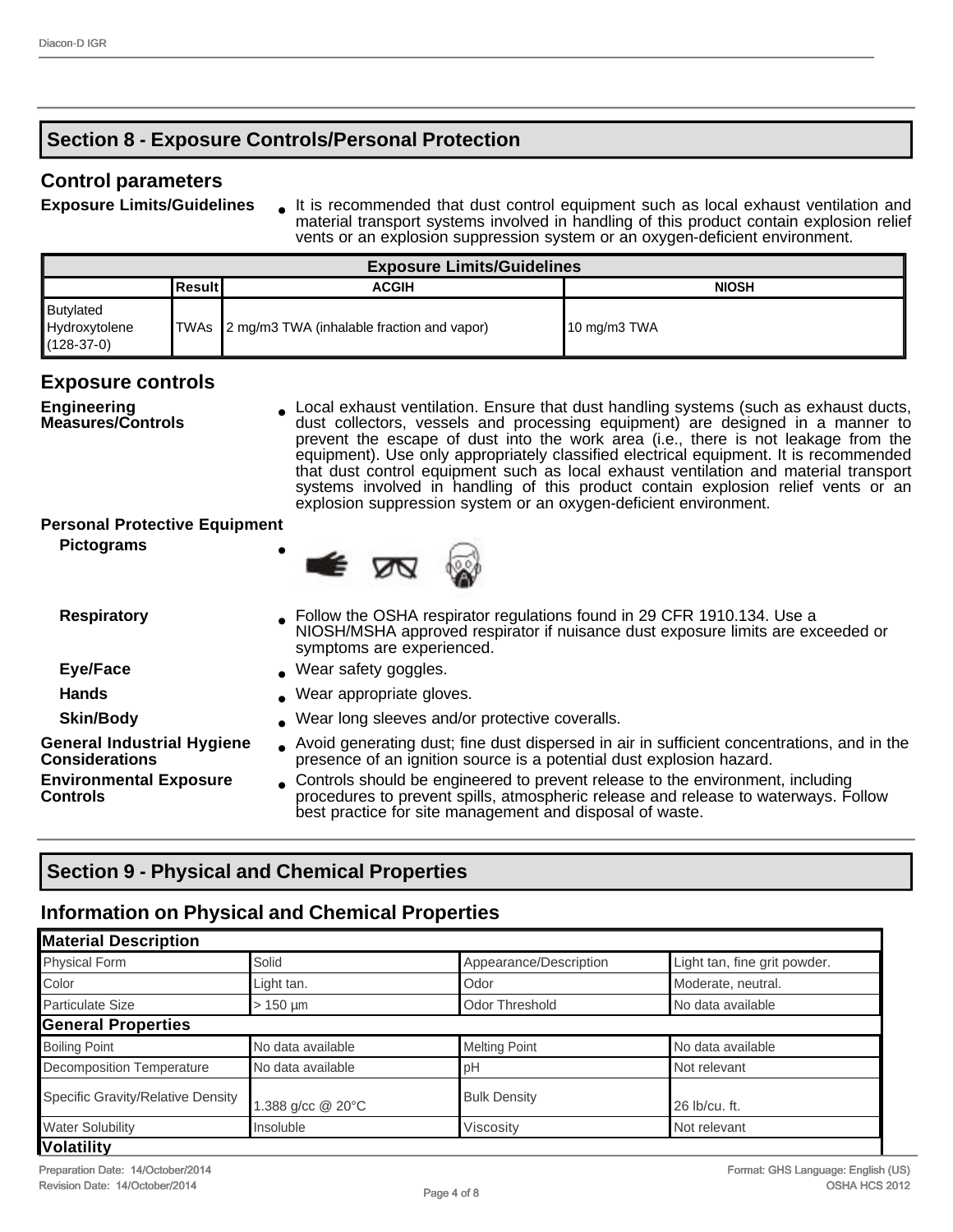| Vapor Pressure                                        | INo data available | Vapor Density | No data available |
|-------------------------------------------------------|--------------------|---------------|-------------------|
| <b>Evaporation Rate</b>                               | No data available  |               |                   |
| Flammability                                          |                    |               |                   |
| <b>Flash Point</b>                                    | Not relevant       | UEL           | No data available |
| LEL                                                   | No data available  | Autoignition  | Data lacking      |
| Flammability (solid, gas)                             | Data lacking       |               |                   |
| <b>IEnvironmental</b>                                 |                    |               |                   |
| Octanol/Water Partition coefficient No data available |                    |               |                   |

## **Section 10: Stability and Reactivity**

#### **Reactivity**

• This material is friable and can create small dust particles during any handling, processing, and transfer operations. This material can form explosive dust/air suspensions that are ignitable under some conditions.

### **Chemical stability**

• Stable under normal temperatures and pressures.

#### **Possibility of hazardous reactions**

■ Hazardous polymerization not indicated. May form combustible dust concentrations in the air.

## **Conditions to avoid**

• Heat, sparks, open flame, other ignition sources, and oxidizing conditions.

#### **Incompatible materials**

• Strong acids, oxidizing agents and caustics.

#### **Hazardous decomposition products**

• Thermal decomposition may produce oxides of carbon and nitrogen.

## **Section 11 - Toxicological Information**

#### **Information on toxicological effects**

|                                | <b>CAS</b> |                                                                                                                                                                                                     |
|--------------------------------|------------|-----------------------------------------------------------------------------------------------------------------------------------------------------------------------------------------------------|
| <b>Diacon-DIGR</b>             | <b>NDA</b> | <b>Irritation:</b> Eye-Rabbit • Moderate irritation; Skin-Rabbit • Mild irritation                                                                                                                  |
| <b>Components</b>              |            |                                                                                                                                                                                                     |
| $(s)$ -Methoprene<br>$(0.8\%)$ | 65733-16-6 | Acute Toxicity: Ingestion/Oral-Rat LD50 • >34000 mg/kg • Comments: Based on (S)-Methoprene; Inhalation-Rat<br>LC50 • >5.19 mg/L • Comments: Based on (S)-Methoprene; Skin-Rabbit LD50 • >5000 mg/kg |

| <b>GHS Properties</b>            | <b>Classification</b>                                                                                                                                                                                          |
|----------------------------------|----------------------------------------------------------------------------------------------------------------------------------------------------------------------------------------------------------------|
| <b>Acute toxicity</b>            | <b>OSHA HCS 2012</b> • Acute Toxicity - Dermal - Classification criteria not met; Acute<br>Toxicity - Inhalation - Classification criteria not met; Acute Toxicity - Oral -<br>Classification criteria not met |
| <b>Aspiration Hazard</b>         | <b>OSHA HCS 2012 • Classification criteria not met</b>                                                                                                                                                         |
| <b>Carcinogenicity</b>           | <b>OSHA HCS 2012 • Classification criteria not met</b>                                                                                                                                                         |
| Germ Cell Mutagenicity           | <b>OSHA HCS 2012</b> • Not classified - data lacking.                                                                                                                                                          |
| <b>Skin corrosion/Irritation</b> | <b>OSHA HCS 2012 • Classification criteria not met</b>                                                                                                                                                         |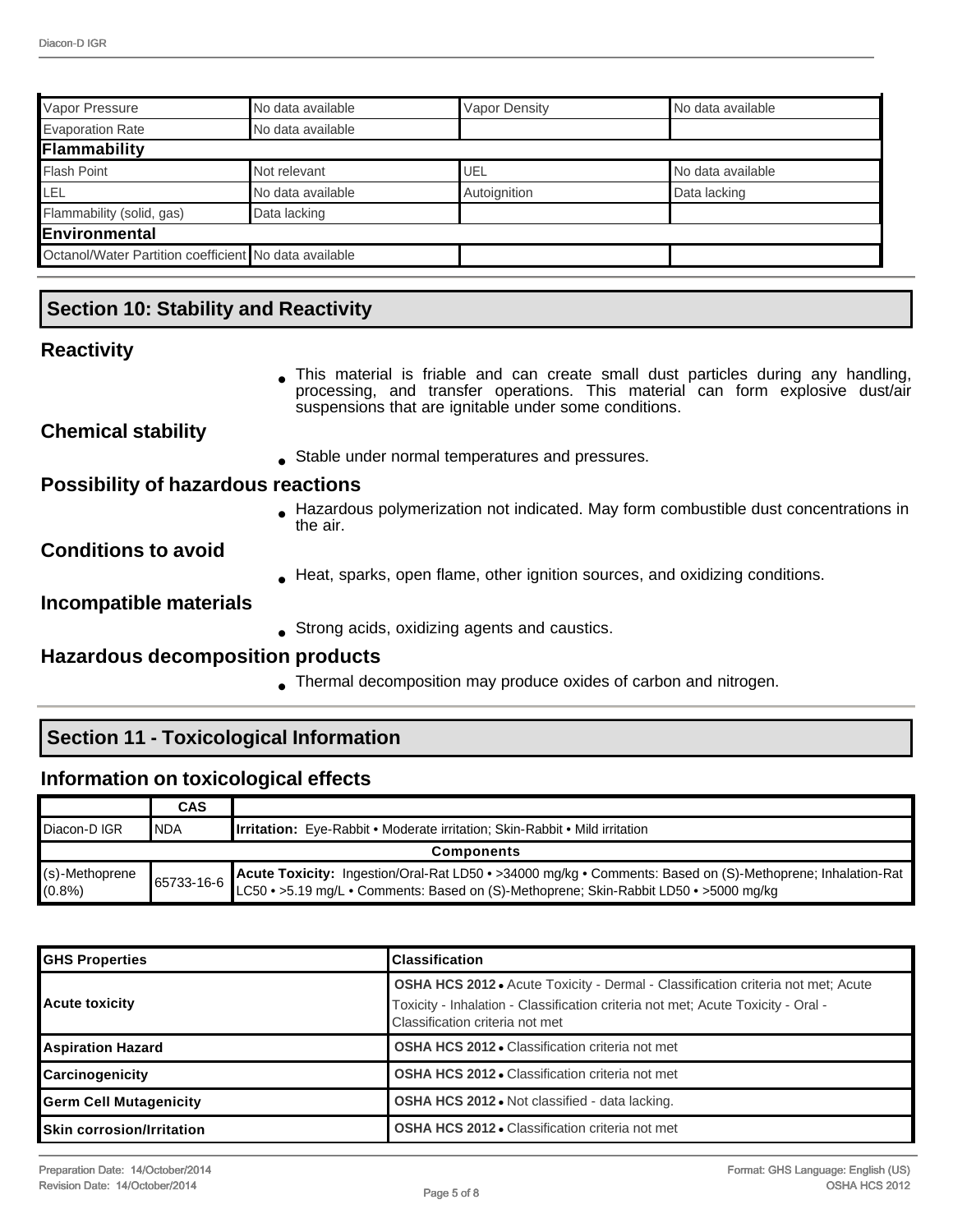| <b>Skin sensitization</b>                                                                                                                                                                                                                   |                                                                                                                                                                      | <b>OSHA HCS 2012 • Classification criteria not met</b> |
|---------------------------------------------------------------------------------------------------------------------------------------------------------------------------------------------------------------------------------------------|----------------------------------------------------------------------------------------------------------------------------------------------------------------------|--------------------------------------------------------|
| <b>STOT-RE</b>                                                                                                                                                                                                                              |                                                                                                                                                                      | OSHA HCS 2012 . Classification criteria not met        |
| <b>STOT-SE</b>                                                                                                                                                                                                                              |                                                                                                                                                                      | <b>OSHA HCS 2012 • Classification criteria not met</b> |
| <b>Toxicity for Reproduction</b>                                                                                                                                                                                                            |                                                                                                                                                                      | <b>OSHA HCS 2012 • Classification criteria not met</b> |
| <b>Respiratory sensitization</b>                                                                                                                                                                                                            |                                                                                                                                                                      | <b>OSHA HCS 2012 • Classification criteria not met</b> |
| Serious eye damage/Irritation                                                                                                                                                                                                               |                                                                                                                                                                      | OSHA HCS 2012 . Eye Mild Irritation 2B                 |
| Route(s) of entry/exposure                                                                                                                                                                                                                  |                                                                                                                                                                      | . Inhalation, Skin, Eye, Ingestion                     |
| <b>Potential Health Effects</b><br><b>Inhalation</b><br><b>Acute (Immediate)</b><br><b>Chronic (Delayed)</b><br><b>Skin</b><br><b>Acute (Immediate)</b><br><b>Chronic (Delayed)</b><br>Eye<br>Acute (Immediate)<br><b>Chronic (Delayed)</b> | • Exposure to dust may cause irritation.<br>No data available<br>• May cause mild irritation.<br>No data available<br>• Causes eye irritation.<br>No data available. |                                                        |
| Ingestion                                                                                                                                                                                                                                   | No data available.                                                                                                                                                   |                                                        |
| <b>Acute (Immediate)</b><br><b>Chronic (Delayed)</b>                                                                                                                                                                                        | No data available                                                                                                                                                    |                                                        |

## **Section 12 - Ecological Information**

## **Toxicity**

| Component               | CAS | Data                                                                                                                                                                                                                                  |
|-------------------------|-----|---------------------------------------------------------------------------------------------------------------------------------------------------------------------------------------------------------------------------------------|
| (s)-Methoprene<br>(0.8% |     | Crustacea: NOEC Crustacea 0.014 mg/L [Chronic]; 48 Hour(s) LC50 Crustacea 0.36 mg/L [Acute];<br>65733-16-6   Fish: 96 Hour(s) LC50 Fish 0.76 mg/L [Acute]; 96 Hour(s) LC50 Fish 0.37 mg/L [Acute]; NOEC Fish 0.048<br>∥mg/L [Chronic] |

## **Persistence and degradability**

● Material data lacking.

## **Bioaccumulative potential**

● Material data lacking.

**Mobility in Soil**

• Material data lacking.

## **Results of PBT and vPvB assessment**

● PBT and vPvB assessment has not been carried out.

## **Other adverse effects**

## **Section 13 - Disposal Considerations**

## **Waste treatment methods**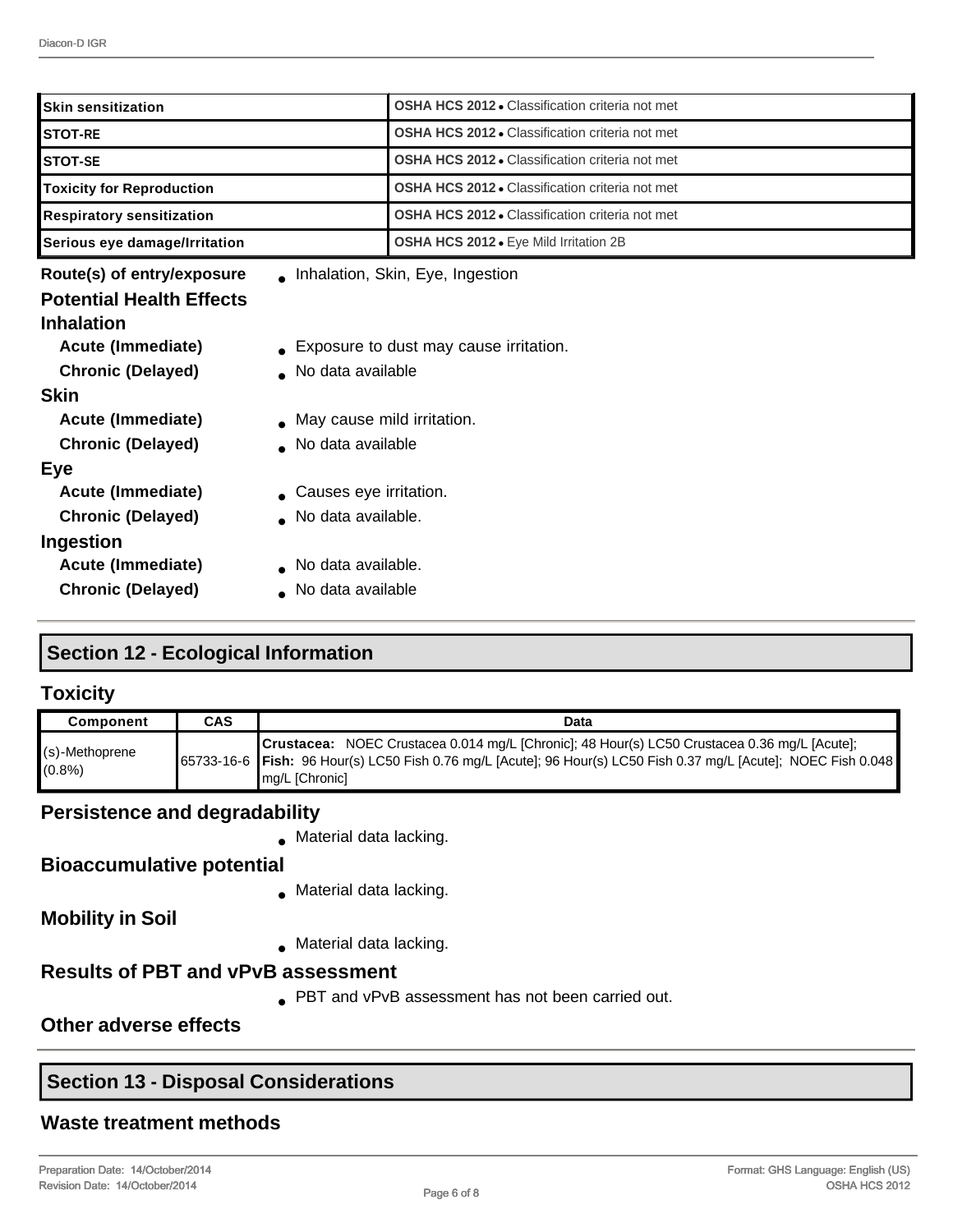**Product waste • Dispose of content and/or container in accordance with local, regional, national, and/or** international regulations. Do not empty into drains.

**Packaging waste • Nonrefillable container. Do not reuse or refill this container. Dispose of content and/or** container in accordance with local, regional, national, and/or international regulations.

## **Section 14 - Transport Information**

|                  | UN<br>number                  | <b>UN proper shipping</b><br>name | <b>Transport hazard class</b><br>(es) | <b>Packing</b><br>group | <b>Environmental</b><br>hazards |
|------------------|-------------------------------|-----------------------------------|---------------------------------------|-------------------------|---------------------------------|
| <b>DOT</b>       | None                          | Not Regulated                     | N/A                                   | N/A                     | N/A                             |
| <b>IMO/IMDG</b>  | None                          | Not Regulated                     | N/A                                   | N/A                     | N/A                             |
| <b>IATA/ICAO</b> | None                          | Not Regulated                     | N/A                                   | N/A                     | N/A                             |
|                  | Connial propositions for user | None consisting                   |                                       |                         |                                 |

#### **Special precautions for user** • None specified.

**Transport in bulk according to Annex II of MARPOL 73/78 and the IBC Code**

● Not relevant.

**Other information**

**IMO/IMDG** No data available

**IATA/ICAO** . No data available

**Key to abbreviations**

 $=N/A = Not$  applicable.

## **Section 15 - Regulatory Information**

## **Safety, health and environmental regulations/legislation specific for the substance or mixture**

**SARA Hazard Classifications** Not regulated

#### **FIFRA – Pesticide Labeling**

This material is a pesticide product registered by the United States Environmental Protection Agency and is subject to certain labeling requirements under federal pesticide law. These requirements differ from the classification criteria and hazard information required for safety data sheets (SDS), and for workplace labels of nonpesticide chemicals. The hazard information required on the pesticide label is reproduced below. The pesticide label also includes other important information, including directions for use.

#### **CAUTION**

#### **Precautionary Statements** ● KEEP OUT OF THE REACH OF CHILDREN.

- Hazards to Humans and **•** HAZARDS TO HUMANS AND DOMESTIC ANIMALS· CAUTION: Harmful if inhaled or **Domestic Animals** absorbed through the skin. Causes moderate eye irritation. Avoid breathing dust. Avoid contact with skin, eyes, or clothing. Wash thoroughly with soap and water after handling and before eating, drinking, chewing gum, using tobacco, or using the toilet. Remove contaminated clothing and wash before reuse. Wear chemical resistant gloves, protective eyewear, and dust mask. Personal Protective Equipment (PPE): Handlers and applicators must wear a dust mask, chemical-resistant gloves, and protective eyewear.
	- First Aid If Inhaled: Move person to fresh air. If person is not breathing, call 911 or an ambulance, then give artificial respiration, preferably mouth-to-mouth if possible. Call a poison control center or doctor for treatment advice. If on skin: Take off contaminated clothing. Rinse skin immediately with plenty of water for 15-20 minutes. Call a poison control center or doctor for treatment advice. If in eyes: Hold eye open and rinse slowly and gently with water for 15-20 minutes. Remove contact lenses, if present, after the first 5 minutes, then continue rinsing eyes. Call a poison control center or